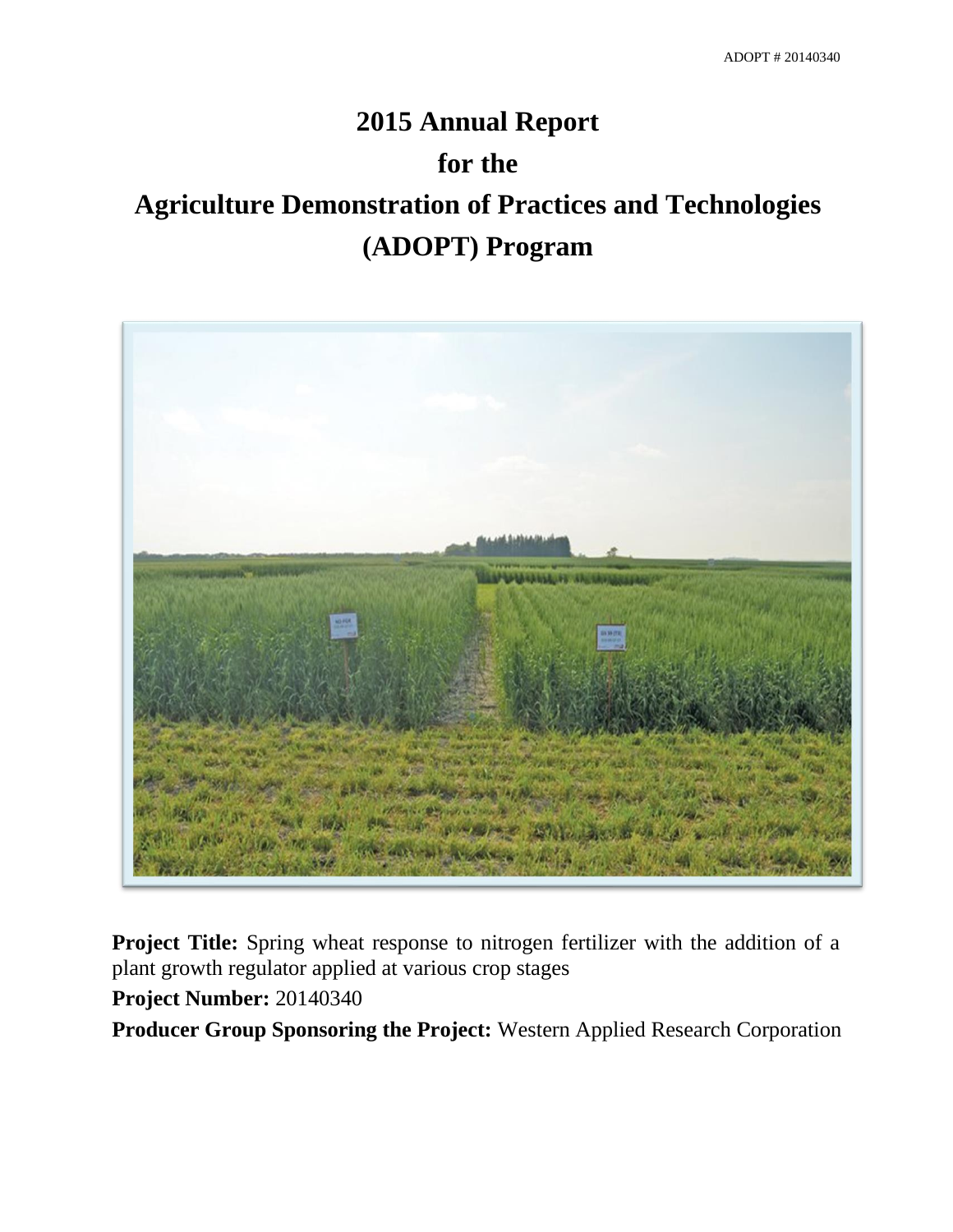**Project Location:** AAFC Scott Research Farm, R.M. #380, NE 17-39-21 W3

# **Project start and end dates:** May 2015-December 2015

# **Project contact person & contact details:**

Jessica Weber or Gazali Issah Western Applied Research Corporation P.O. Box 89, Scott, SK, S0K 4A0 Phone: 306-247-2001 Email: [jessica.weber@warc.ca;](mailto:jessica.weber@warc.ca) [gazali.issah@warc.ca](mailto:gazali.issah@warc.ca)

Terri Sittler, Administrative Assistant Western Applied Research Corporation P.O. Box 89, Scott, SK S0K 4A0 Phone: 306- 247-2001 Email: [terri.sittler@warc.ca](mailto:terri.sittler@warc.ca)

# **Objectives and Rationale**

## **Project Objectives**

To determine if the plant growth regulator (PGR) "Manipulator" can reduce straw height and/or lodging and increase grain yield of spring wheat grown under various levels of N fertility in northwest Saskatchewan.

\_\_\_\_\_\_\_\_\_\_\_\_\_\_\_\_\_\_\_\_\_\_\_\_\_\_\_\_\_\_\_\_\_\_\_\_\_\_\_\_\_\_\_\_\_\_\_\_\_\_\_\_\_\_\_\_\_\_\_\_\_\_\_\_\_\_\_\_\_\_\_\_\_\_\_\_\_\_\_\_\_\_\_

# **Project Rationale**

Farmers in northwest Saskatchewan have experienced higher than average grain yields in the past few years. To maintain these higher grain yields, farmers are increasing their nitrogen fertilizer applications in an effort to maximize yield potential. However, many of the popular CWRS wheat varieties grown in northwest Saskatchewan are not lodge resistant and the nitrogen fertilizer applications required to maximize yield potential can lead to excessive vegetative growth, crop lodging and higher disease levels. To control plant height of cereals under high input management systems, European farmers use PGRs; however, they have only recently been registered for use in western Canada. Manipulator, distributed by Engage Agro (commercially available in 2015), is a gibberellin synthesis inhibitor, which, when applied at the proper application timing, reduces stem elongation and increases straw strength, thus reducing plant height and lodging risk. This demonstration will allow farmers to observe the effect of PGRs on spring wheat under various levels of nitrogen fertility and demonstrate to most effective application timing for PGRs.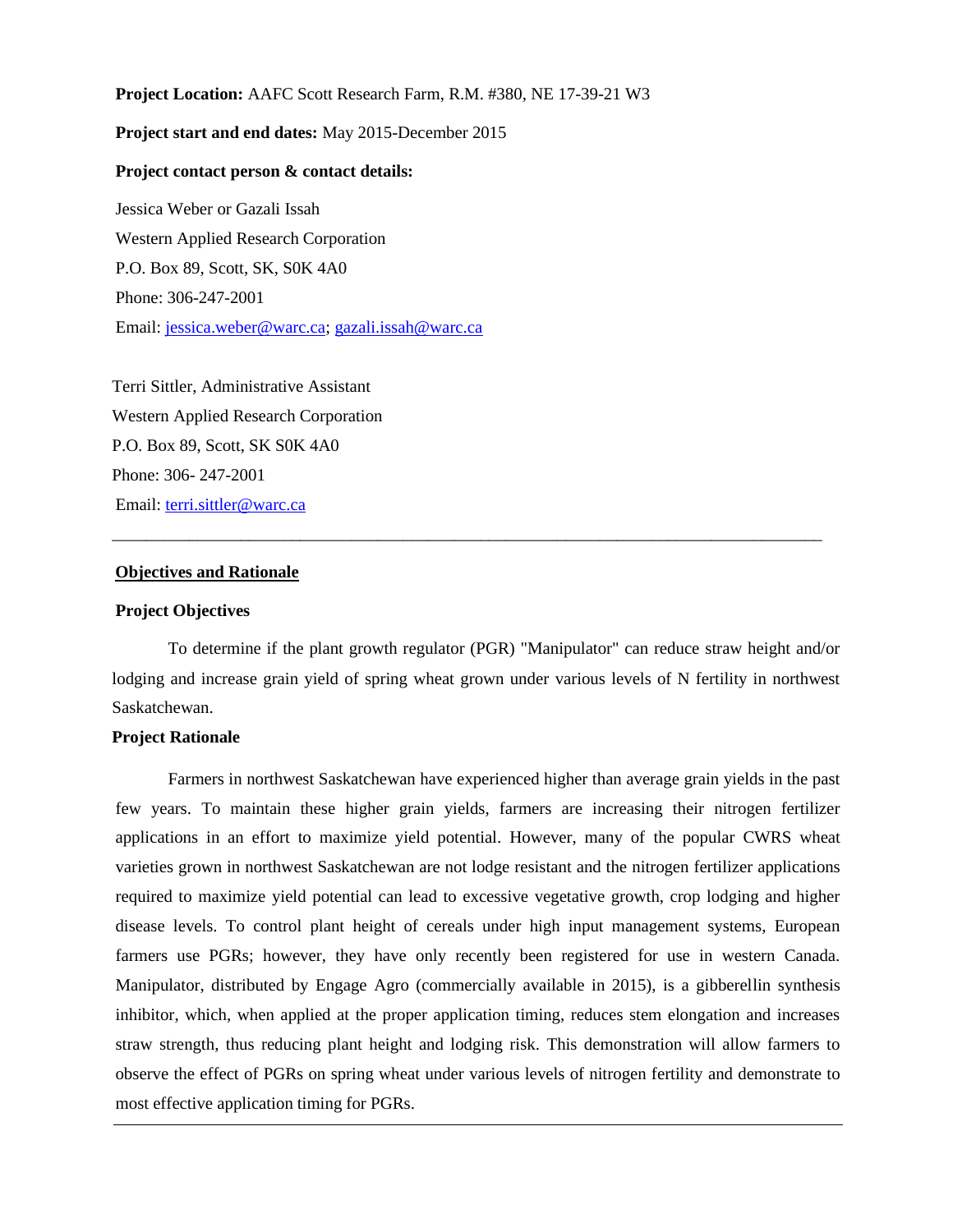#### **Methodology and Results**

# **Methodology**

This demonstration was conducted at the AAFC Scott Research Farm in 2015. The demonstration was set up as a 3 x 4 factorial in a randomized complete block design with four replicates. The first factor is the application of the PGR "Manipulator" applied at optimal timing (Zadoks 31), early timing (Zadoks 21) and late timing (Zadoks 39), and no PGR (check). The second factor, nitrogen fertilizer rate, was applied at 100, 125 and 150% of the recommended rate based on soil test levels and a target yield of 50 bu/ac (Table 1). All other nutrients and pesticides were applied to optimize grain yield (Appendix A1). A lodging susceptible CWRS variety (CDC Shaw) was used to detect the potential improvement in grain yield and straw strength using a PGR with increasing nitrogen rates. Wheat was seeded at a recommended seeding rate (250 viable seeds/m2).

**Table 1.** Detailed treatment list for the trial "Spring wheat response to nitrogen fertilizer with the addition of a plant growth regulator applied at various crop stages" at Scott, Saskatchewan, 2015.

| <b>Treatment</b> # | <b>PGR Application Timing</b> | <b>N</b> Fertilizer Rates |  |
|--------------------|-------------------------------|---------------------------|--|
| 1                  | No PGR                        | 100% N Rate               |  |
| 2                  | No PGR                        | 125% N Rate               |  |
| 3                  | No PGR                        | 150% N Rate               |  |
| 4                  | Zadoks 21                     | 100% N Rate               |  |
| 5                  | Zadoks 21                     | 125% N Rate               |  |
| 6                  | Zadoks 21                     | 150% N Rate               |  |
| 7                  | Zadoks 31                     | 100% N Rate               |  |
| 8                  | Zadoks 31                     | 125% N Rate               |  |
| 9                  | Zadoks 31                     | 150% N Rate               |  |
| 10                 | Zadoks 39                     | 100% N Rate               |  |
| 11                 | Zadoks 39                     | 125% N Rate               |  |
| 12                 | Zadoks 39                     | 150% N Rate               |  |
|                    |                               |                           |  |

Plant densities were assessed when there were visible rows to determine plant emergence among treatments. These were assessed by counting two 1 m rows in the front and back of the plot for a total of four rows per plot. The average of the four rows was converted to plants per  $m<sup>2</sup>$  based on 10 inch row spacing. Plant height was taken by measuring ten plants and then averaged to determine total plant height per plot. Lodging was assessed at Zadoks 87 using the Belgian lodging scale (area x intensity x 0.2 - area rated on 1-10 scale, intensity rated on 1-5 scale). The days to maturity were also assessed when the crop reached physiological maturity (Zadoks 87). Grain yields were determined after plots were mechanically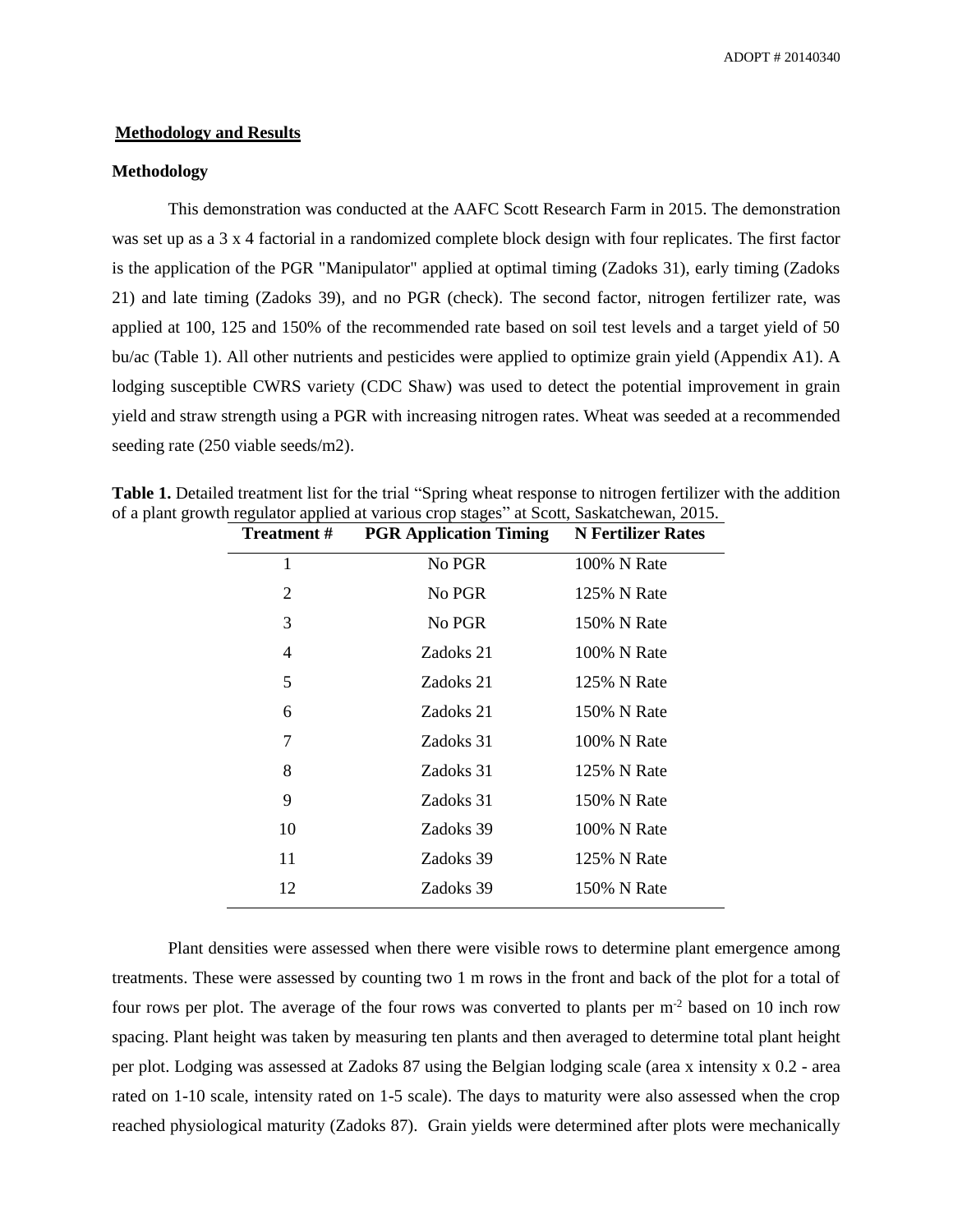harvested, cleaned and corrected to 14.5 % seed moisture. Test weights were determined using the Canadian Grain Commission protocols (Canadian Grain Commission, 2014) and percent protein was determined at the Scott Research Farm laboratory.

## **Statistical Analysis**

An analysis of variance (ANOVA) was conducted on all response variables using the PROC MIXED in SAS 9.3. PGR application timing and nitrogen rate were considered as fixed effect factors and replicates and their interaction with fixed effects were considered a random effect factor. The assumptions of ANOVA (equal variance and normally distributed) were tested using Levene's test, and Shapiro-Wilks. The data fitted to the ANOVA assumptions. Treatment means were separated according to Tukey's Honestly Significant Difference (HSD) and considered significant at  $P \le 0.05$ . PROC GLM regression was used on treatments of both PGR application timing and N fertilizer rates. Weather data was collected from the Scott Environment Canada weather station (Table 2).

# **Weather Conditions**

In 2015, the early growing season was very dry with only 4.1 mm and 19.4 mm accumulated precipitation during the month of May and June, respectively. July received 36 % less rainfall compared to the long term average. However, August received 39 % more moisture compared to the long-term average. The mean monthly temperatures were comparable to previous years (Table 2).

| Year         | May        | June  | July                                               | <b>August</b> | <b>September</b> | Average<br>/Total |
|--------------|------------|-------|----------------------------------------------------|---------------|------------------|-------------------|
|              |            |       | -Temperature $({}^{\circ}C)$ --------------------- |               |                  |                   |
| 2015         | 9.3        | 16.1  | 18.1                                               | 16.8          | 10.9             | 14.24             |
| $Long-termz$ | 10.8       | 15.3  | 17.1                                               | 16.5          | 10.4             | 14.0              |
|              |            |       |                                                    |               |                  |                   |
| 2015         | 4.1        | 19.4  | 46.4                                               | 74.5          | 49.6             | 194.0             |
| $Long-termz$ | 36.3       | 61.8  | 72.1                                               | 45.7          | 36.0             | 215.9             |
|              |            |       | -Growing Degree Days--                             |               |                  |                   |
| 2015         | 140.3      | 332   | 405.1                                              | 365.8         | 179.8            | 1423.0            |
| $Long-termz$ | 178.3<br>. | 307.5 | 375.1                                              | 356.5         | 162.0            | 1379.4            |

**Table 2.** Mean monthly temperature, precipitation and growing degree day accumulated from May to September 2015 at Scott, SK

 $\textdegree$ Long-term average (1981-2010)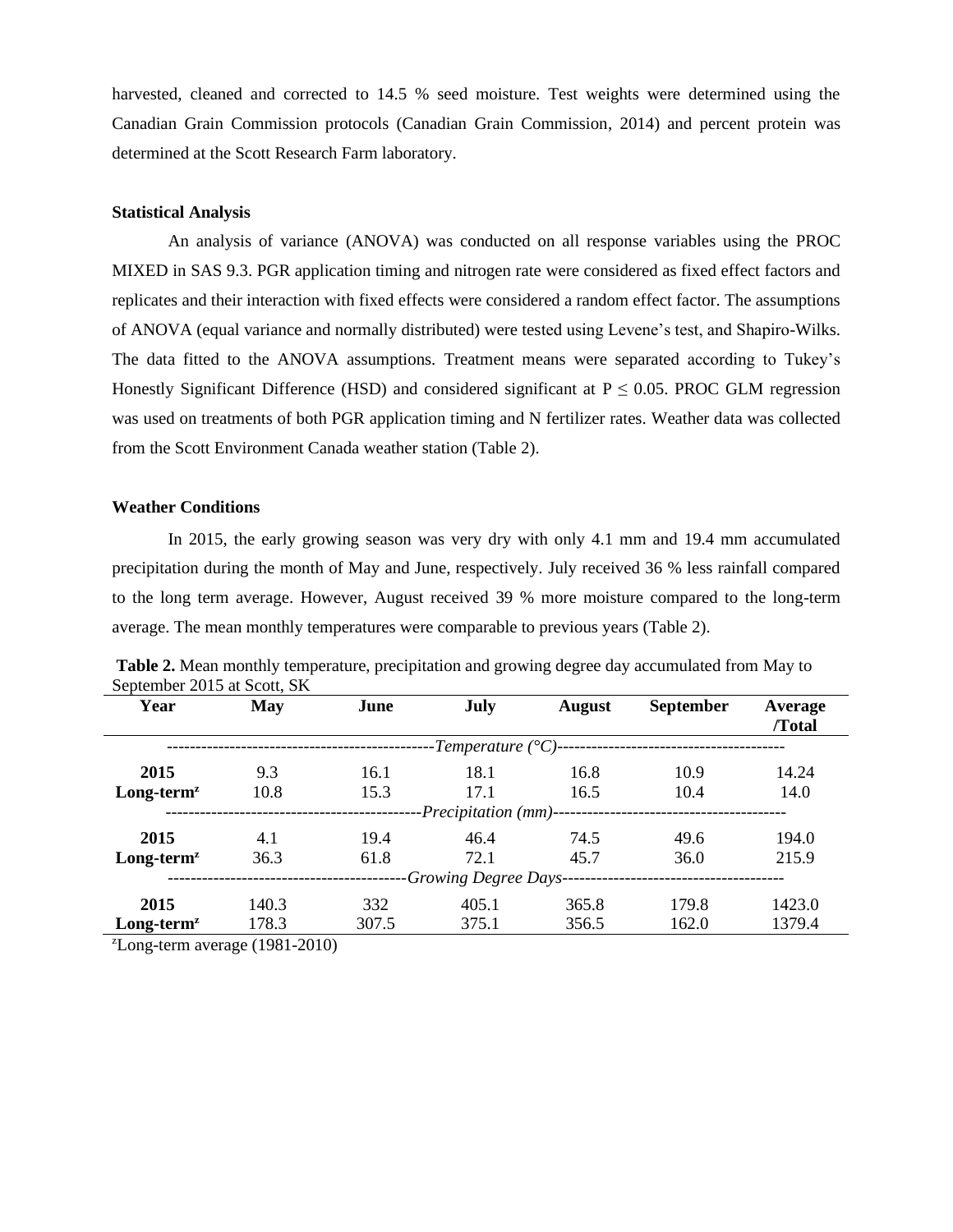ADOPT # 20140340

## **Results**

# *Plant Height*

The applications timing of Manipulator<sup>TM</sup> played a significant role in reducing the height of the wheat crop (Table 3). This was an expected result, as this is the nature of the product. The PGR used in this study controlled plant height by inhibiting the production of gibberellins, the primary plant hormones responsible for cell elongation. Therefore, these growth-retardant effects are primarily seen in stem, petiole, and flower stalk tissues. PGR applications were significant on plant height when applied at Z31 and Z39, however, the effect of PGR applied at Z21 was not significantly different compared to the untreated control (Table 3). Although the PGR applications did result in shorter plants compared to the untreated check and the Z 21 application timing, it is important to note that there was no lodging reported in any of the treatments. This is likely attributed to the drought during the growing season, resulting in shorter plants overall. When PGR was applied at Z31 and Z39, plant height decreased by 8.5% and 7%, respectively (Figure 1). The early application (Z21) should have resulted in some shortening in comparison to the untreated check. This is because the PGR was applied before the elongation hormones are produced and thus the plant can readily metabolize the PGR. However, the PRG application was applied during a drought, and at a time in which plant growth was minimal, which may have resulted in a lack of response to the PGR applications.

In contrast, the later applications were much shorter, due to the PGR preventing the elongation hormone from being synthesized. The very late applications will not be as short because some of the stem height has already been set. The Z 31 timing was the shortest and averaged 80 cm in height, while the control was 88 cm (Table 3). It was also found that the Z 31 and Z 39 timings were not statistically different from each other, however, they did differ from the control and Z 21 timing (Table 3). Neither fertility nor the interaction of fertility and timing affected plant height. This would suggest that the growth regulator was equally effective across all fertility levels. These results are similar to those documented at Melfort in 2014 and 2015 (NARF final report, 2015). Similarly, Shekoofa and Emam (2008) found similar results in which PGR treatments reduced the plant height and this reduction played an important role in the increase of the grain yield in wheat, via the alteration of dry matter partitioning into the spikes. Results of several field experiments also showed that in winter wheat the number of spikes per unit area generally increases when treated with PGR (CCC) (Karchi, 1969; Knapp and Harms, 1988).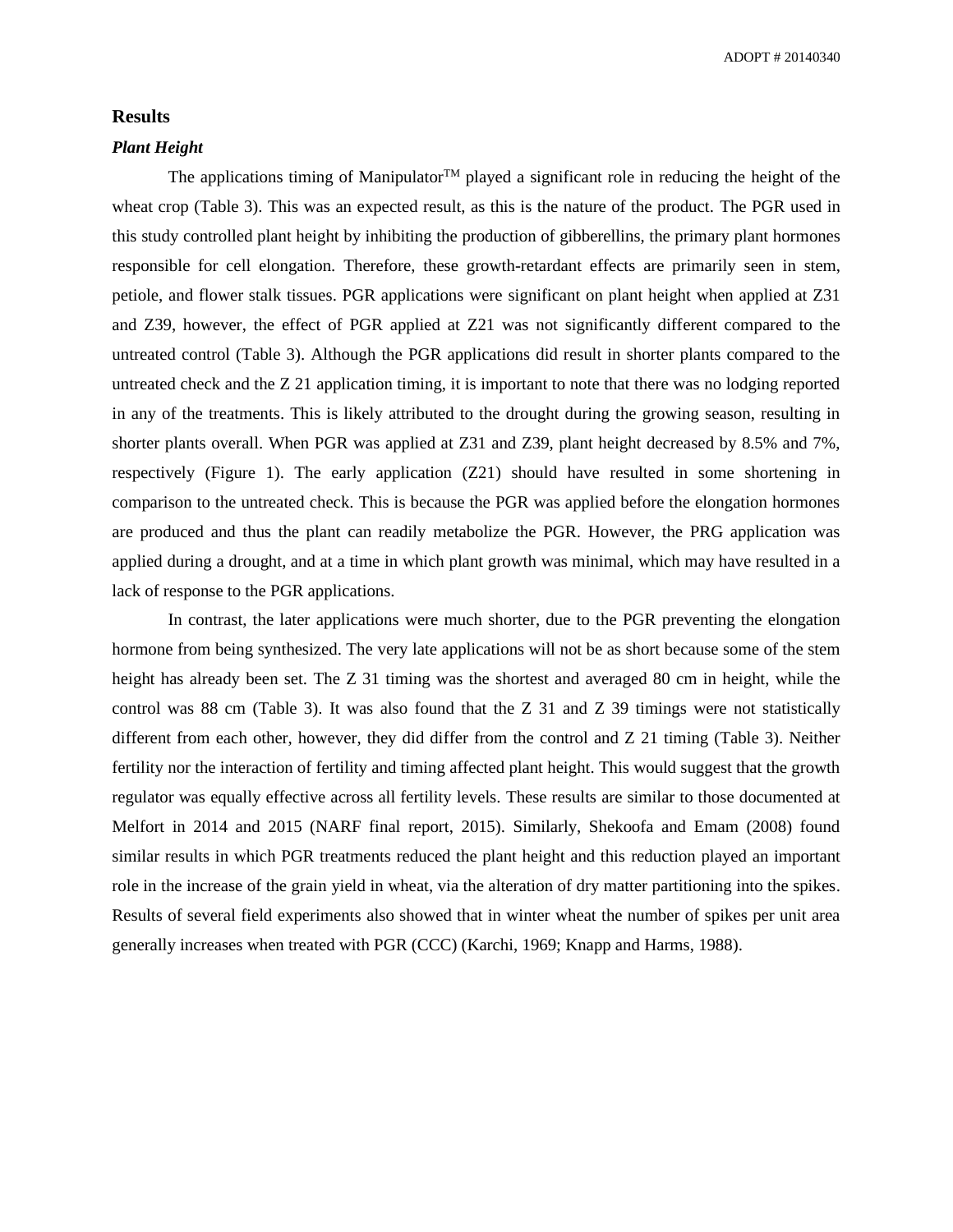| Plant Height (cm) |                     |  |
|-------------------|---------------------|--|
| -------           | $-p$ value -------- |  |
| N Rate            | 0.808               |  |
| N Rate * PGR      | 0.907               |  |
| <b>PGR</b>        | 0.0001              |  |
| No PGR            | 88 <sup>A</sup>     |  |
| Z21               | 89 <sup>A</sup>     |  |
| Z31               | 80 <sup>B</sup>     |  |
| Z39               | B                   |  |

**Table 3**. The effect of PGR and N rate and their interaction on wheat plant height (cm). Means separated by Tukey's HSD test and deemed significant at P<0.05.

## *Grain Yield & Seed Quality*

A yield increase was expected between the significantly shortened plants (Z 31 and Z39 treatments) compared to the untreated check, as this has been documented in several cases (Karchi, 1969; Knapp and Harms, 1988; Shekoofa and Emam, 2008). However, yield was not significantly affected by either PGR application timing or N rate. A general trend was noted however, with an increase in yield with increased N rate and PGR applications compared to the untreated check. On average, the PGR applications produced 4043 kg/ ha (60 bu/ac) while the untreated check produced 3845 kg/ha (57 bu /ac). A greater yield increase may have been reported if there had been a greater difference in height, as Zhang et al. (2004) found that water use efficiency increased in shorter plants allowing the yield to be less effected by drought stress. However, as the Z31 and Z39 treated plants were only 8.5% and 7% shorter compared to the untreated check, water use efficiency would not been significantly influenced.

**Table 4.** The effect of PGR and N rate and their interaction on wheat days to maturity, yield, thousand kernel weight (TKW), bushel weights (BuW), protein, and FDK. Means separated by Tukey's HSD test and deemed significant at P<0.05.

|              | Days to Maturity | Yield | TKW    | <b>BuW</b> | Protein | <b>FDK</b> |
|--------------|------------------|-------|--------|------------|---------|------------|
|              | P value          |       |        |            |         |            |
| N Rate       | 0.102            | 0.891 | 0.291  | 0.264      | < 0001  | 0.479      |
| <b>PGR</b>   | 0.069            | 0.654 | 0.0011 | ${<}.0001$ | 0.0028  | 0.021      |
| N Rate * PGR | 0.480            | 0.968 | 0.495  | .9845      | 0.2726  | 0.658      |

Although there was no significant yield benefit associated with the PGR applications, there was a significant decline in seed quality when PGR was applied at Z31 and Z39 (Figure 2). The decline in thousand kernel weights and bushel weights were highly correlated to the timing of PGR application ( $r =$ 0.97) (Figure 2), indicating that the later applications significantly reduced seed quality. Currently, the cause for this decline is unknown. Although there are studies looking into the yield benefits of PGR, its effect on seed quality has not been well researched. The cause for this decline could be attributed to the environmental conditions (drought) or it may be a side effect from the PGR applications. Regardless, this negative attribute should be further investigated. It is also critical to note that although there was a slight yield benefit from PGR applications the decline in seed quality may outweigh the yield benefit associated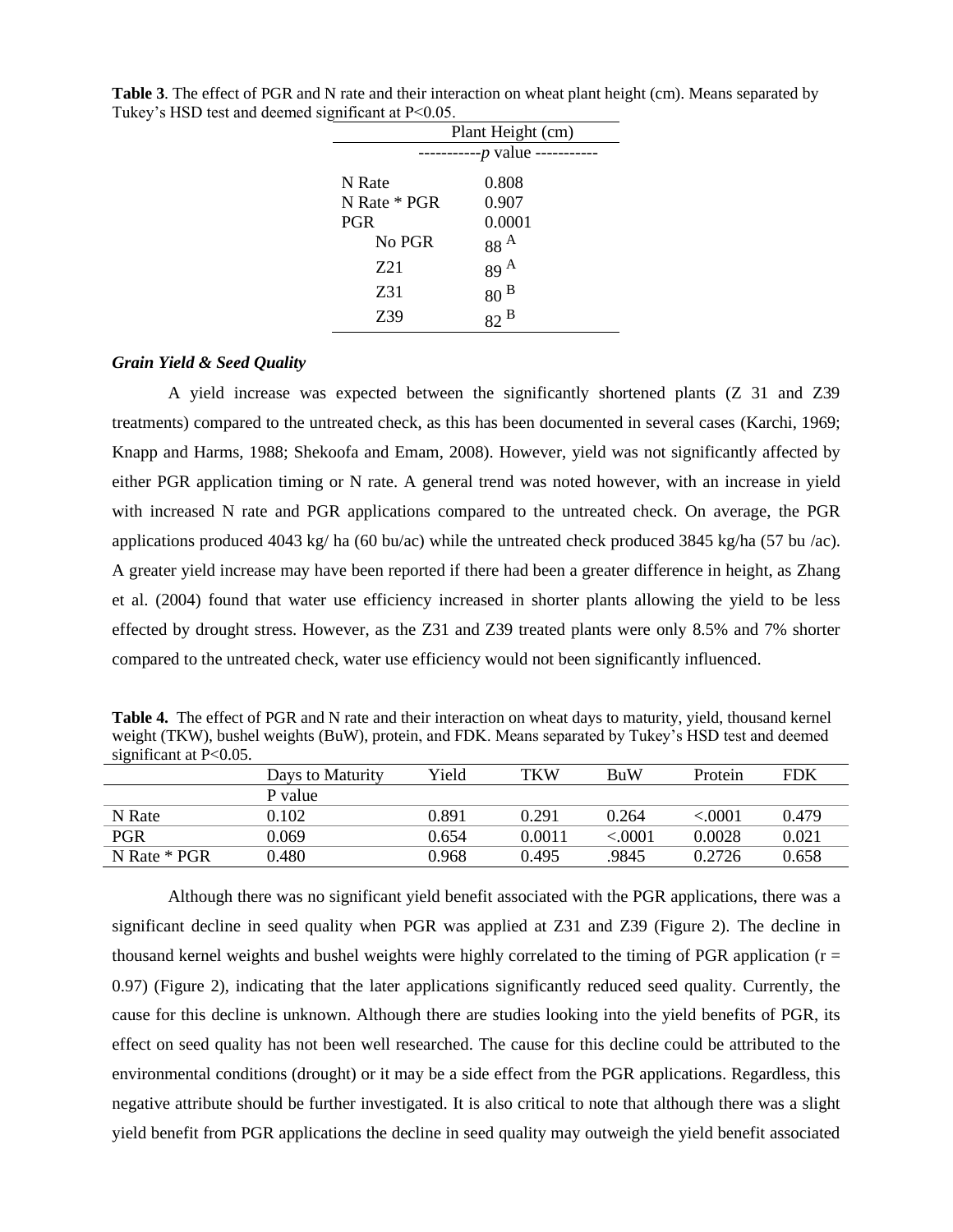

**Figure 2.** The effect of PGR application timing on wheat seed bushel weights (kg/hl) and thousand kernel weights (g/1000s).

The seed protein content was also negatively affected by the Z31 and Z39 PGR applications, resulting in a reduction of 1.4% and 2%, respectively (Figure 3a). These results corroborate with the studies conducted at both Indian Head (IHARF) and Melfort (NARF) research trials, in which the later applications had the lowest protein content. There justification for this was that the later applications resulted in the shortest plants with the highest yields, and therefore less N was available for protein synthesis (Pratchler 2015). However, as there was not a significant yield increase associated with the PGR applications, it seems unlikely that this would be the case. The cause for the decline in protein, without a sustainable increase in yield using the PGR application is unclear, and requires further investigation. Furthermore, protein content was also highly influenced by N rate applications (P <.0001) (Table 4). The N rate applications of 150% and 125% resulted in a higher protein content of 4.7% and 2.7% compared to the control (100%) (Figure 3b). This result was anticipated, as protein content for cereals is largely influenced by N rate (Campbell et al. 1977). Higher N rates typically result in higher protein content, as more available N can be used for protein synthesis. However, protein content is typically has an inverse relationship to yield. Higher yields typically result in lower protein contents, because when yield increases it dilutes the available N and depletes the seed N required for protein synthesis (Campbell et al. 1977; Clark et al. 1990). This was not the case, as yield was not significantly different between N rate treatments.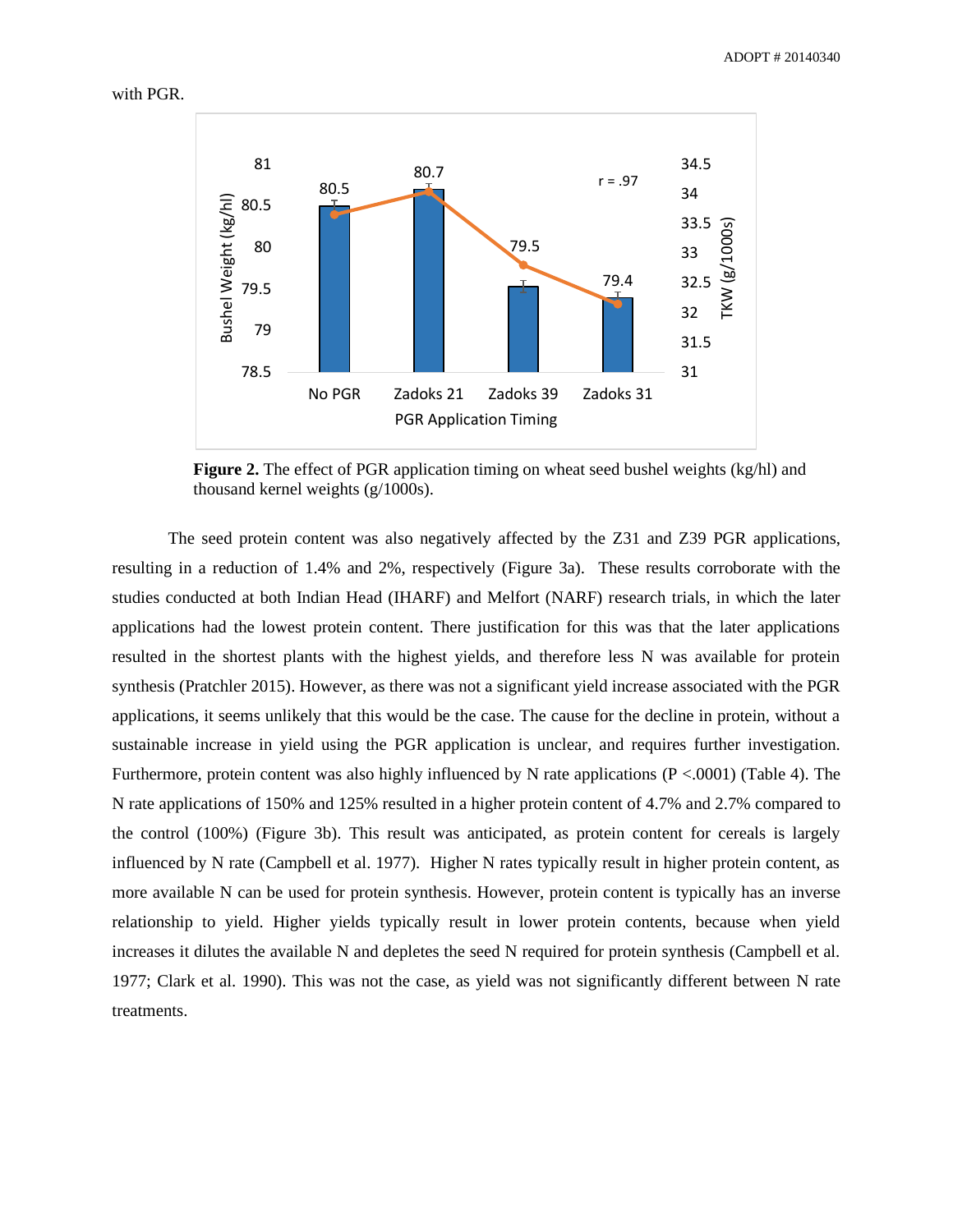

**Figure 3.** The effect of PGR application timing [a] and the effect of nitrogen (N) rate on wheat seed protein content (%) [b].

## **Conclusions and Recommendations**

Overall, the PGR application did result in significant height reductions when applied at the Z31 and Z39 growth stage, but this reduction did not translate into a yield benefit. This could be attributed to the short stature of the plants, as there was limited rainfall during the application timing. Furthermore, the PGR applications at the later growth stages resulted in decrease in seed thousand kernel weights, bushel weights and protein content. The cause for this decline in seed quality has yet to be determined. Further research is required to determine if this negative effect is weather dependent, or it if is a negative attribute of the product. The differing rates of N had little effect on yield, but it did significantly influence seed protein. N rate applications of 150% and 125% resulted in a higher protein content of 4.7% and 2.7% compared to the control (100%). In all, the effect of PGR on seed quality needs to be further studied in order to determine its influence on seed quality.

**\_\_\_\_\_\_\_\_\_\_\_\_\_\_\_\_\_\_\_\_\_\_\_\_\_\_\_\_\_\_\_\_\_\_\_\_\_\_\_\_\_\_\_\_\_\_\_\_\_\_\_\_\_\_\_\_\_\_\_\_\_\_\_\_\_\_\_\_\_\_\_\_\_\_\_\_\_\_**

#### **Supporting Information**

## **Acknowledgements**

We would like to thank the Ministry of Agriculture for the funding support on this project. We would also like to acknowledge the support of Herb Schell and our summer staff for their technical assistance with project development and implementation. This report will be distributed through WARC's website and included in WARC's annual report. A combined result from WARC (Scott) and NARF (Melfort) was presented at the Agri-ARM Research Update on January 14, 2016 during the Crop Production Week.

**\_\_\_\_\_\_\_\_\_\_\_\_\_\_\_\_\_\_\_\_\_\_\_\_\_\_\_\_\_\_\_\_\_\_\_\_\_\_\_\_\_\_\_\_\_\_\_\_\_\_\_\_\_\_\_\_\_\_\_\_\_\_\_\_\_\_\_\_\_\_\_\_\_\_\_\_\_\_\_\_\_\_\_**

## **Appendices**

**Appendix A –** Agronomic information for the demonstration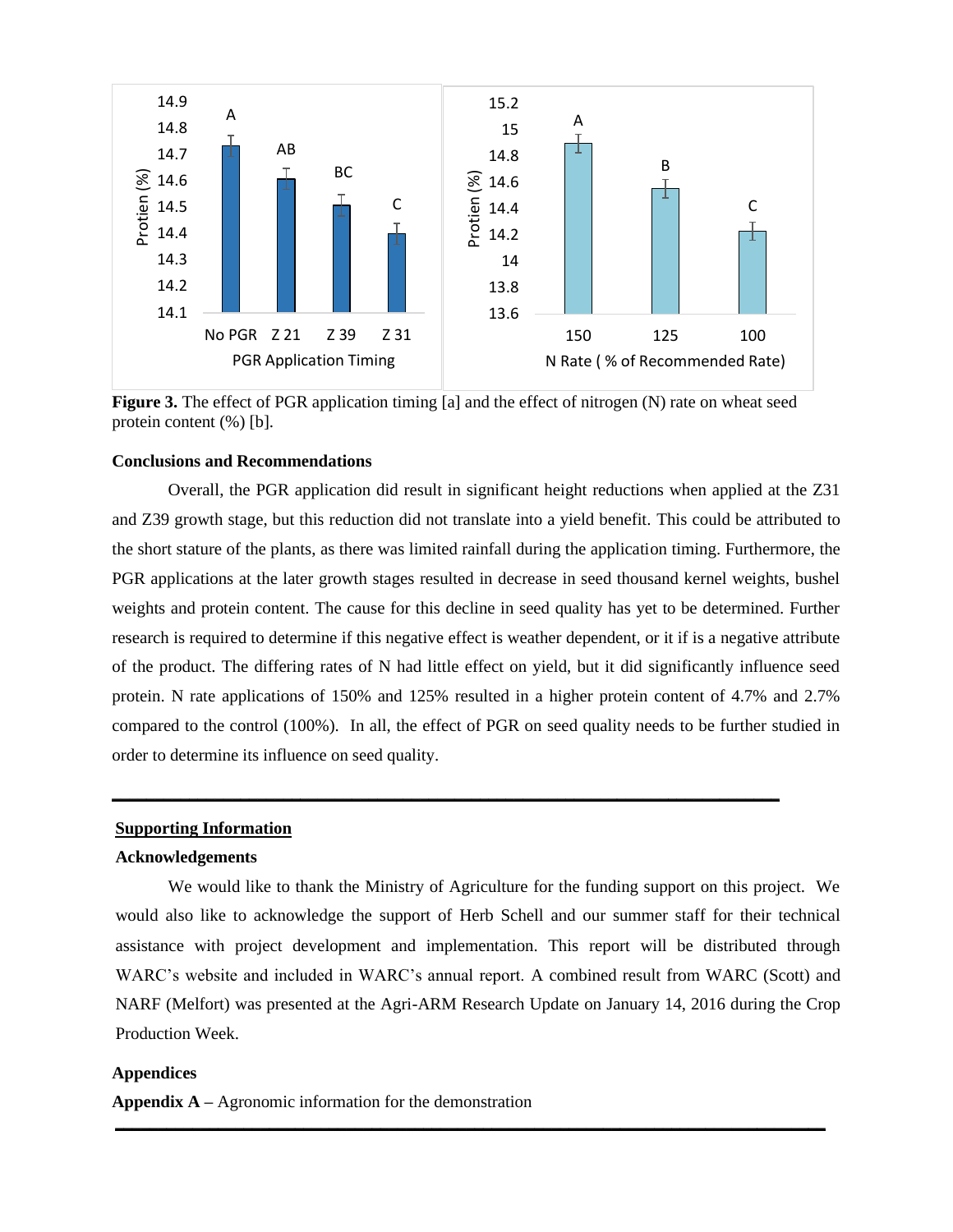ADOPT # 20140340

## **Abstract**

## **Abstract/Summary**

Manipulator  $T<sup>M</sup>$  is a plant growth regulator that has proven to be successful in Northeast Saskatchewan, but has yet to be thoroughly tested in Western Saskatchewan. This plant growth regulator (PGR) is marketed to produce wheat crops that are better, stronger, and shorter. Thus the objective of this trial was to determine the effects that various PGR application timings and fertility levels have on height, lodging, yield, seed quality, and proteins in spring wheat. This trial was demonstrated on CDC Shaw, with Manipulator<sup>™</sup> applied at Zadoks 21, 31, and 39 over three fertility levels representing 100, 125, and 150% of fertility from soil test recommendations. Overall, the PGR application did result in significant height reductions when applied at the Z31 and Z39 growth stage, but this reduction did not translate into a yield benefit. This could be attributed to the short stature of the plants, as there was limited rainfall during the application timing. Furthermore, the PGR applications at the later growth stages resulted in decrease in seed thousand kernel weights, bushel weights and protein content. The cause for this decline in seed quality has yet to be determined. Further research is required to determine if this negative effect is weather dependent, or it if is a negative attribute of the product. The differing rates of N had little effect on yield, but it did significantly influence seed protein. N rate applications of 150% and 125% resulted in a higher protein content of 4.7% and 2.7% compared to the control (100%). In all, the effect of PGR on seed quality needs to be further studied in order to determine its influence on seed quality.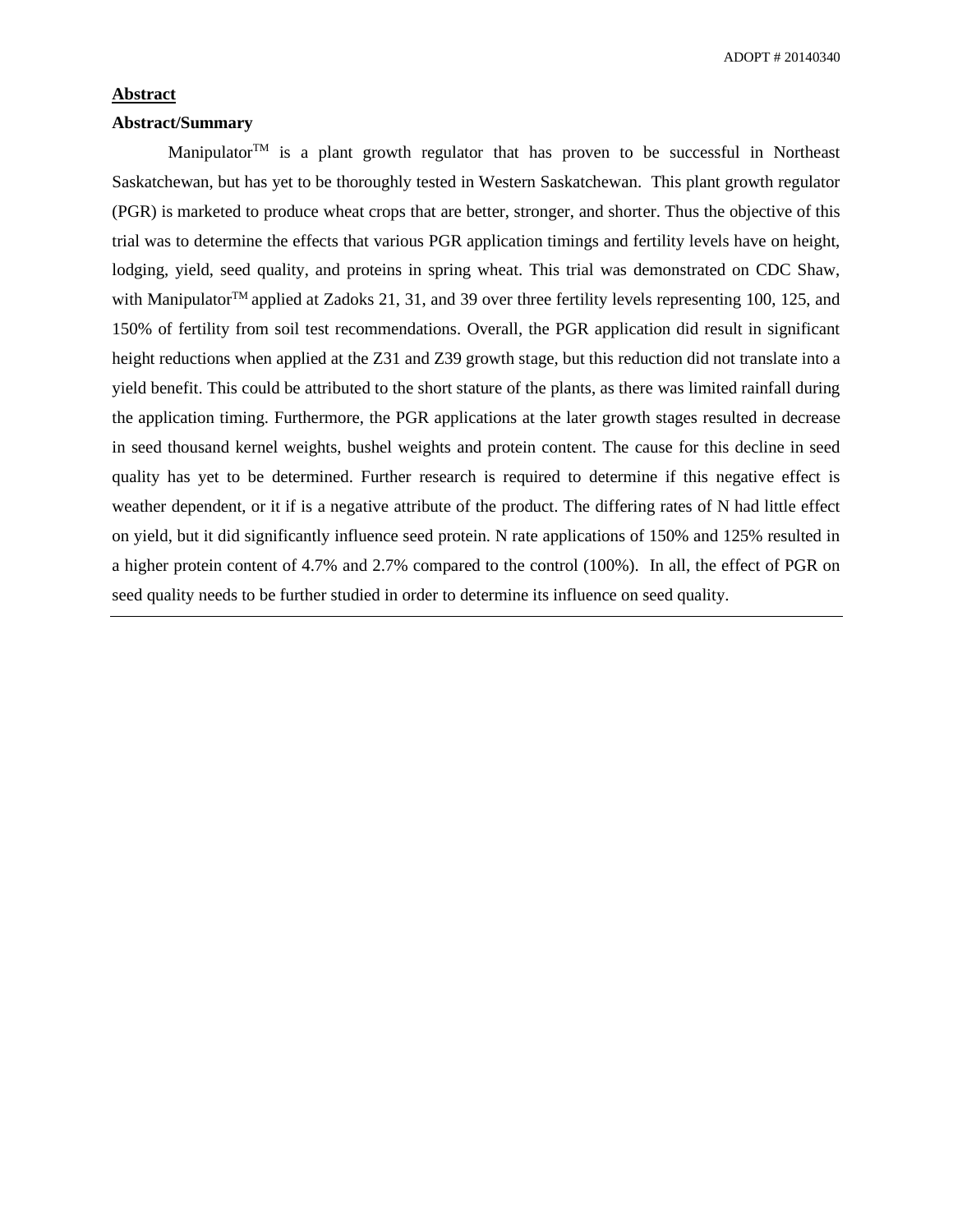# **Appendix A Agronomic information for 2015 demonstration**

| <b>Seeding Information</b>          | 2015                                                         |
|-------------------------------------|--------------------------------------------------------------|
| <b>Seeder</b>                       | R-Tech Drill, 10 inch row spacing, knife openers             |
| <b>Seeding Date</b>                 | May 19, 2015                                                 |
| <b>Cultivar</b>                     | Hard Red Spring Wheat – Shaw VB                              |
| <b>Seeding Rate</b>                 | $250$ seeds m <sup>-2</sup>                                  |
| <b>Stubble Type</b>                 | Canola                                                       |
| <b>Fertilizer applied</b>           | Applied based on treatment list                              |
| <b>Plot Maintenance Information</b> |                                                              |
| <b>Pre-plant herbicide</b>          | Roundup $\frac{3}{4}$ L/ac + Pardner 0.4 L/ac (May 15, 2015) |
| In-crop herbicide                   | Buctril M $0.4$ L/ac + Axial $0.48$ L/ac (June 10, 2015)     |
| <b>Desiccation</b>                  | Glyphosate @ 1L/ac (August 20, 2015)                         |
| <b>Harvest Date</b>                 | September 03, 2015                                           |

**Table A.1.** Selected agronomic information for the "*: Spring wheat response to nitrogen fertilizer with the addition of a plant growth regulator applied at various crop stages*" at Scott, Saskatchewan, 2015.